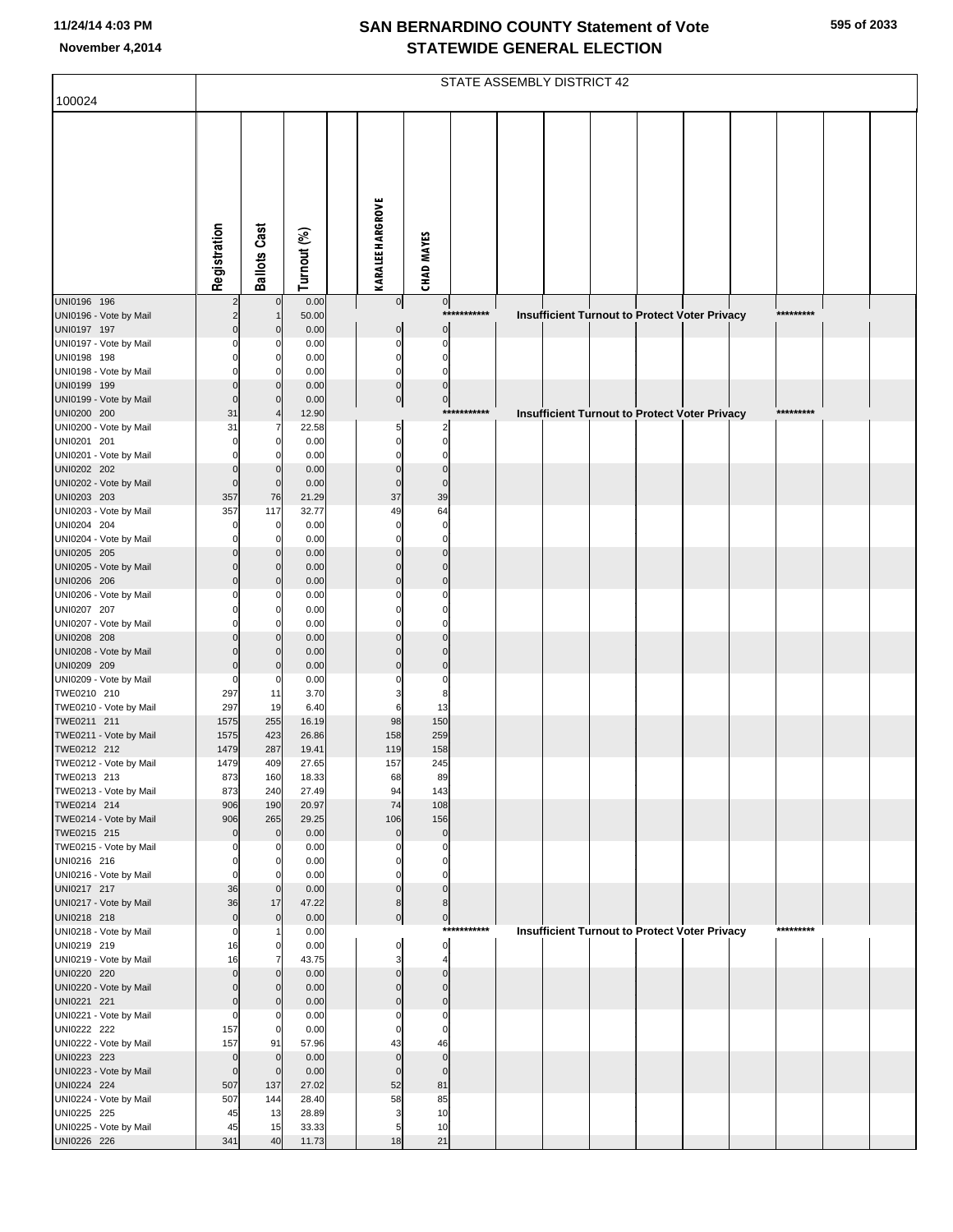|                                       | STATE ASSEMBLY DISTRICT 42 |                            |                |  |                          |                            |              |  |                                                      |  |  |  |  |           |  |
|---------------------------------------|----------------------------|----------------------------|----------------|--|--------------------------|----------------------------|--------------|--|------------------------------------------------------|--|--|--|--|-----------|--|
| 100024                                |                            |                            |                |  |                          |                            |              |  |                                                      |  |  |  |  |           |  |
|                                       | Registration               | <b>Ballots Cast</b>        | Turnout (%)    |  | <b>KARALEE HARGROVE</b>  | <b>CHAD MAYES</b>          |              |  |                                                      |  |  |  |  |           |  |
| UNI0226 - Vote by Mail                | 341                        | 134                        | 39.30          |  | 63                       | 67                         |              |  |                                                      |  |  |  |  |           |  |
| UNI0227 227                           | 1454                       | 252                        | 17.33          |  | 133                      | 114                        |              |  |                                                      |  |  |  |  |           |  |
| UNI0227 - Vote by Mail<br>UNI0228 228 | 1454<br>0                  | 452<br>0                   | 31.09<br>0.00  |  | 199<br>0                 | 239<br>0                   |              |  |                                                      |  |  |  |  |           |  |
| UNI0228 - Vote by Mail                | $\mathbf 0$                | $\mathbf 0$                | 0.00           |  | $\mathbf 0$              | $\mathbf 0$                |              |  |                                                      |  |  |  |  |           |  |
| UNI0229 229                           | 479                        | 43                         | 8.98           |  | 20                       | 21                         |              |  |                                                      |  |  |  |  |           |  |
| UNI0229 - Vote by Mail                | 479                        | 103                        | 21.50          |  | 40                       | 61                         |              |  |                                                      |  |  |  |  |           |  |
| UNI0230 230<br>UNI0230 - Vote by Mail | 1457<br>1457               | 250<br>436                 | 17.16<br>29.92 |  | 101<br>191               | 143<br>229                 |              |  |                                                      |  |  |  |  |           |  |
| UNI0231 231                           |                            | $\mathbf 0$                | 0.00           |  | 0                        | 0                          |              |  |                                                      |  |  |  |  |           |  |
| UNI0231 - Vote by Mail                | 0                          | 0                          | 0.00           |  | $\mathbf 0$              | $\mathbf 0$                |              |  |                                                      |  |  |  |  |           |  |
| UNI0232 232                           | 75                         | $\Omega$                   | 0.00           |  | $\mathbf 0$              | $\Omega$                   |              |  |                                                      |  |  |  |  |           |  |
| UNI0232 - Vote by Mail                | 75                         | 40                         | 53.33          |  | 23                       | 14                         |              |  |                                                      |  |  |  |  |           |  |
| UNI0233 233<br>UNI0233 - Vote by Mail | 8<br>8                     | $\overline{0}$             | 0.00<br>25.00  |  | $\overline{0}$           | $\overline{0}$             | ************ |  |                                                      |  |  |  |  | ********* |  |
| UNI0234 234                           | $\Omega$                   | 0                          | 0.00           |  | 0                        | $\mathbf 0$                |              |  | <b>Insufficient Turnout to Protect Voter Privacy</b> |  |  |  |  |           |  |
| UNI0234 - Vote by Mail                | $\Omega$                   | 0                          | 0.00           |  | $\pmb{0}$                | $\pmb{0}$                  |              |  |                                                      |  |  |  |  |           |  |
| UNI0235 235                           |                            | O                          | 0.00           |  | $\pmb{0}$                | $\overline{0}$             |              |  |                                                      |  |  |  |  |           |  |
| UNI0235 - Vote by Mail                | $\Omega$                   |                            | 0.00           |  |                          |                            | ***********  |  | <b>Insufficient Turnout to Protect Voter Privacy</b> |  |  |  |  | ********* |  |
| UNI0236 236                           | $\mathbf 0$<br>$\mathbf 0$ | $\Omega$<br>$\overline{0}$ | 0.00<br>0.00   |  | $\pmb{0}$<br>$\mathbf 0$ | $\pmb{0}$<br>$\mathbf 0$   |              |  |                                                      |  |  |  |  |           |  |
| UNI0236 - Vote by Mail<br>UNI0237 237 |                            | 0                          | 0.00           |  | 0                        | $\Omega$                   |              |  |                                                      |  |  |  |  |           |  |
| UNI0237 - Vote by Mail                | $\Omega$                   | 0                          | 0.00           |  | $\Omega$                 | $\Omega$                   |              |  |                                                      |  |  |  |  |           |  |
| UNI0238 238                           |                            | 0                          | 0.00           |  | C                        |                            |              |  |                                                      |  |  |  |  |           |  |
| UNI0238 - Vote by Mail                |                            | $\Omega$                   | 0.00           |  | $\Omega$                 | $\Omega$                   |              |  |                                                      |  |  |  |  |           |  |
| UNI0239 239<br>UNI0239 - Vote by Mail |                            | $\Omega$<br>$\mathbf 0$    | 0.00<br>0.00   |  | $\Omega$<br>$\Omega$     | $\Omega$<br>$\mathbf{0}$   |              |  |                                                      |  |  |  |  |           |  |
| UNI0240 240                           |                            | 0                          | 0.00           |  | O                        | O                          |              |  |                                                      |  |  |  |  |           |  |
| UNI0240 - Vote by Mail                | $\Omega$                   | $\Omega$                   | 0.00           |  | C                        | O                          |              |  |                                                      |  |  |  |  |           |  |
| UNI0241 241                           | 8                          | 0                          | 0.00           |  |                          | $\Omega$                   |              |  |                                                      |  |  |  |  |           |  |
| UNI0241 - Vote by Mail<br>UNI0242 242 | 8<br>$\mathbf 0$           | 0                          | 87.50<br>0.00  |  |                          | 6<br>$\Omega$              |              |  |                                                      |  |  |  |  |           |  |
| UNI0242 - Vote by Mail                | $\mathbf 0$                | $\Omega$                   | 0.00           |  | $\Omega$                 | $\mathbf 0$                |              |  |                                                      |  |  |  |  |           |  |
| UNI0243 243                           | 0                          | 0                          | 0.00           |  | 0                        | 0                          |              |  |                                                      |  |  |  |  |           |  |
| UNI0243 - Vote by Mail                | 0                          | $\mathbf{0}$               | 0.00           |  |                          |                            |              |  |                                                      |  |  |  |  |           |  |
| UNI0244 244                           | $\mathbf 0$                | 0                          | 0.00           |  | 0                        | $\mathbf 0$                |              |  |                                                      |  |  |  |  |           |  |
| UNI0244 - Vote by Mail<br>UNI0245 245 | $\mathbf 0$<br>609         | $\Omega$<br>79             | 0.00<br>12.97  |  | $\mathbf 0$<br>27        | $\mathbf{0}$<br>50         |              |  |                                                      |  |  |  |  |           |  |
| UNI0245 - Vote by Mail                | 609                        | 195                        | 32.02          |  | 91                       | 100                        |              |  |                                                      |  |  |  |  |           |  |
| UNI0246 246                           |                            | $\mathbf 0$                | 0.00           |  | $\mathbf 0$              | $\overline{0}$             |              |  |                                                      |  |  |  |  |           |  |
| UNI0246 - Vote by Mail                |                            |                            | 75.00          |  |                          |                            | ***********  |  | Insufficient Turnout to Protect Voter Privacy        |  |  |  |  | ********* |  |
| UNI0247 247<br>UNI0247 - Vote by Mail | $\mathbf 0$                | $\mathbf 0$                | 0.00<br>0.00   |  | 0<br>$\mathbf 0$         | $\mathbf 0$<br>$\mathbf 0$ |              |  |                                                      |  |  |  |  |           |  |
| UNI0248 248                           | 286                        | 6                          | 2.10           |  | 3                        | 3                          |              |  |                                                      |  |  |  |  |           |  |
| UNI0248 - Vote by Mail                | 286                        | 165                        | 57.69          |  | 72                       | 90                         |              |  |                                                      |  |  |  |  |           |  |
| UNI0249 249                           | 571                        | 101                        | 17.69          |  | 42                       | 56                         |              |  |                                                      |  |  |  |  |           |  |
| UNI0249 - Vote by Mail<br>UNI0250 250 | 571<br>7                   | 173<br>$\mathbf 0$         | 30.30<br>0.00  |  | 73<br>$\pmb{0}$          | 95<br>$\pmb{0}$            |              |  |                                                      |  |  |  |  |           |  |
| UNI0250 - Vote by Mail                | $\overline{7}$             | $\overline{1}$             | 14.29          |  |                          | $***$                      | ********     |  | <b>Insufficient Turnout to Protect Voter Privacy</b> |  |  |  |  | ********* |  |
| UNI0251 251                           | 302                        | 40                         | 13.25          |  | 15                       | 25                         |              |  |                                                      |  |  |  |  |           |  |
| UNI0251 - Vote by Mail                | 302                        | 105                        | 34.77          |  | 37                       | 64                         |              |  |                                                      |  |  |  |  |           |  |
| UNI0252 252                           | $\Omega$                   | $\Omega$                   | 0.00           |  | 0                        | 0                          |              |  |                                                      |  |  |  |  |           |  |
| UNI0252 - Vote by Mail<br>UNI0253 253 | $\Omega$<br>6              | 0                          | 0.00<br>0.00   |  | $\mathbf 0$<br>$\pmb{0}$ | $\mathbf 0$<br>0           |              |  |                                                      |  |  |  |  |           |  |
| UNI0253 - Vote by Mail                | $\,$ 6                     |                            | 66.67          |  |                          |                            | ************ |  | <b>Insufficient Turnout to Protect Voter Privacy</b> |  |  |  |  | ********* |  |
| UNI0254 254                           | 1554                       | 249                        | 16.02          |  | 89                       | 150                        |              |  |                                                      |  |  |  |  |           |  |
| UNI0254 - Vote by Mail                | 1554                       | 375                        | 24.13          |  | 147                      | 223                        |              |  |                                                      |  |  |  |  |           |  |
| UNI0255 255<br>UNI0255 - Vote by Mail | 0<br>$\Omega$              |                            | 0.00<br>0.00   |  | 0                        | 0<br>$\Omega$              |              |  |                                                      |  |  |  |  |           |  |
| UNI0256 256                           | 12                         |                            | 0.00           |  | 0                        | 0                          |              |  |                                                      |  |  |  |  |           |  |
| UNI0256 - Vote by Mail                | 12                         |                            | 50.00          |  | 3                        | 3                          |              |  |                                                      |  |  |  |  |           |  |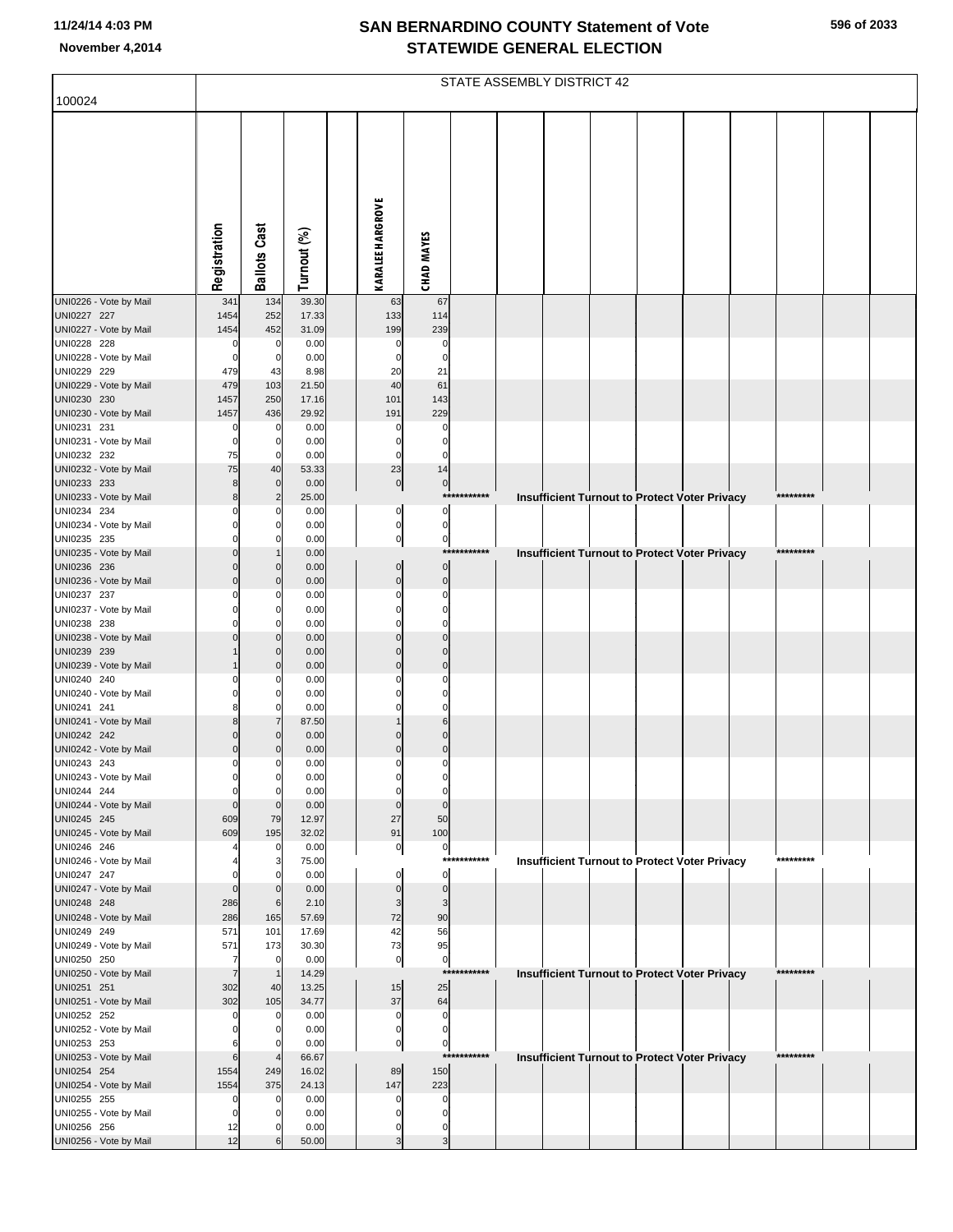|                                       | <b>STATE ASSEMBLY DISTRICT 42</b> |                     |                |  |                         |                         |             |  |  |  |  |                                                      |  |           |  |
|---------------------------------------|-----------------------------------|---------------------|----------------|--|-------------------------|-------------------------|-------------|--|--|--|--|------------------------------------------------------|--|-----------|--|
| 100024                                |                                   |                     |                |  |                         |                         |             |  |  |  |  |                                                      |  |           |  |
|                                       | Registration                      | <b>Ballots Cast</b> | Turnout (%)    |  | <b>KARALEE HARGROVE</b> | <b>CHAD MAYES</b>       |             |  |  |  |  |                                                      |  |           |  |
| UNI0257 257                           |                                   |                     | 0.00           |  | 0                       | $\mathbf 0$             |             |  |  |  |  |                                                      |  |           |  |
| UNI0257 - Vote by Mail                |                                   |                     | 0.00           |  | $\mathbf 0$             | $\mathbf 0$             |             |  |  |  |  |                                                      |  |           |  |
| UNI0258 258                           |                                   |                     | 0.00           |  | $\mathbf 0$             | $\pmb{0}$               | *********** |  |  |  |  |                                                      |  | ********* |  |
| UNI0258 - Vote by Mail<br>UNI0259 259 | 1504                              | 321                 | 75.00<br>21.34 |  | 125                     | 191                     |             |  |  |  |  | <b>Insufficient Turnout to Protect Voter Privacy</b> |  |           |  |
| UNI0259 - Vote by Mail                | 1504                              | 419                 | 27.86          |  | 168                     | 244                     |             |  |  |  |  |                                                      |  |           |  |
| UNI0260 260                           | 121                               | $\mathbf 0$         | 0.00           |  | $\mathbf 0$             | $\mathbf 0$             |             |  |  |  |  |                                                      |  |           |  |
| UNI0260 - Vote by Mail                | 121                               | 58                  | 47.93          |  | 30                      | 27                      |             |  |  |  |  |                                                      |  |           |  |
| UNI0261 261                           | 11                                | $\mathbf 0$         | 0.00           |  | $\mathbf 0$             | $\mathbf 0$             |             |  |  |  |  |                                                      |  |           |  |
| UNI0261 - Vote by Mail                | 11                                | 6                   | 54.55          |  | $\mathbf{3}$            | $\mathbf{3}$            | *********** |  |  |  |  |                                                      |  | ********* |  |
| UNI0262 262<br>UNI0262 - Vote by Mail | 6                                 |                     | 16.67<br>0.00  |  | $\overline{0}$          | $\overline{0}$          |             |  |  |  |  | Insufficient Turnout to Protect Voter Privacy        |  |           |  |
| UNI0263 263                           |                                   |                     | 0.00           |  | 0                       | $\overline{0}$          |             |  |  |  |  |                                                      |  |           |  |
| UNI0263 - Vote by Mail                |                                   |                     | 66.67          |  |                         | ****                    | ********    |  |  |  |  | <b>Insufficient Turnout to Protect Voter Privacy</b> |  | ********* |  |
| UNI0264 264                           | $\mathbf 0$                       |                     | 0.00           |  | $\mathbf 0$             | $\mathbf 0$             |             |  |  |  |  |                                                      |  |           |  |
| UNI0264 - Vote by Mail                | $\Omega$                          |                     | 0.00           |  | $\mathbf 0$             | $\mathbf 0$             |             |  |  |  |  |                                                      |  |           |  |
| YUV0265 265                           | 834                               | 155                 | 18.59          |  | 40                      | 108                     |             |  |  |  |  |                                                      |  |           |  |
| YUV0265 - Vote by Mail<br>YUV0266 266 | 834<br>1209                       | 300<br>163          | 35.97<br>13.48 |  | 96<br>69                | 198<br>92               |             |  |  |  |  |                                                      |  |           |  |
| YUV0266 - Vote by Mail                | 1209                              | 331                 | 27.38          |  | 112                     | 202                     |             |  |  |  |  |                                                      |  |           |  |
| YUV0267 267                           | 17                                |                     | 0.00           |  | $\mathbf 0$             | $\mathbf 0$             |             |  |  |  |  |                                                      |  |           |  |
| YUV0267 - Vote by Mail                | 17                                | 9                   | 52.94          |  |                         | 6                       |             |  |  |  |  |                                                      |  |           |  |
| YUV0268 268                           | 1061                              | 156                 | 14.70          |  | 59                      | 92                      |             |  |  |  |  |                                                      |  |           |  |
| YUV0268 - Vote by Mail                | 1061                              | 328                 | 30.91          |  | 118                     | 203                     |             |  |  |  |  |                                                      |  |           |  |
| YUV0269 269                           | $\Omega$<br>$\mathbf 0$           |                     | 0.00           |  | $\Omega$                | $\mathbf 0$<br>$\Omega$ |             |  |  |  |  |                                                      |  |           |  |
| YUV0269 - Vote by Mail<br>YUV0270 270 | 42                                |                     | 0.00<br>0.00   |  | $\mathbf 0$             | $\mathbf 0$             |             |  |  |  |  |                                                      |  |           |  |
| YUV0270 - Vote by Mail                | 42                                | 26                  | 61.90          |  | 6                       | 19                      |             |  |  |  |  |                                                      |  |           |  |
| YUV0271 271                           | 1566                              | 272                 | 17.37          |  | 102                     | 165                     |             |  |  |  |  |                                                      |  |           |  |
| YUV0271 - Vote by Mail                | 1566                              | 521                 | 33.27          |  | 185                     | 323                     |             |  |  |  |  |                                                      |  |           |  |
| YUV0272 272                           | 1458                              | 227                 | 15.57          |  | 86                      | 136                     |             |  |  |  |  |                                                      |  |           |  |
| YUV0272 - Vote by Mail<br>YUV0273 273 | 1458<br>47                        | 384<br>13           | 26.34<br>27.66 |  | 135<br>3                | 239<br>10               |             |  |  |  |  |                                                      |  |           |  |
| YUV0273 - Vote by Mail                | 47                                | 17                  | 36.17          |  | $\overline{2}$          | 15                      |             |  |  |  |  |                                                      |  |           |  |
| YUV0274 274                           | 1842                              | 384                 | 20.85          |  | 109                     | 271                     |             |  |  |  |  |                                                      |  |           |  |
| YUV0274 - Vote by Mail                | 1842                              | 628                 | 34.09          |  | 185                     | 431                     |             |  |  |  |  |                                                      |  |           |  |
| YUV0275 275                           | 1811                              | 285                 | 15.74          |  | 80                      | 195                     |             |  |  |  |  |                                                      |  |           |  |
| YUV0275 - Vote by Mail<br>UNI0766 766 | 1811<br>$\overline{4}$            | 520<br>$\mathbf 0$  | 28.71<br>0.00  |  | 172<br>$\overline{0}$   | 339                     |             |  |  |  |  |                                                      |  |           |  |
| UNI0766 - Vote by Mail                |                                   |                     | 75.00          |  |                         | $\circ$                 | *********** |  |  |  |  | Insufficient Turnout to Protect Voter Privacy        |  | ********* |  |
| UNI0767 767                           | O                                 |                     | 0.00           |  | $\Omega$                | $\overline{0}$          |             |  |  |  |  |                                                      |  |           |  |
| UNI0767 - Vote by Mail                |                                   |                     | 0.00           |  |                         | $\mathbf 0$             |             |  |  |  |  |                                                      |  |           |  |
| RED0768 768                           | $\mathbf 0$                       |                     | 0.00           |  | $\Omega$                | $\mathbf 0$             |             |  |  |  |  |                                                      |  |           |  |
| RED0768 - Vote by Mail<br>UNI0769 769 | $\mathbf 0$<br>1682               | $\Omega$<br>263     | 0.00<br>15.64  |  | $\Omega$<br>117         | $\mathbf 0$<br>122      |             |  |  |  |  |                                                      |  |           |  |
| UNI0769 - Vote by Mail                | 1682                              | 339                 | 20.15          |  | 117                     | 204                     |             |  |  |  |  |                                                      |  |           |  |
| UNI0770 770                           | $\mathbf 0$                       |                     | 0.00           |  | $\Omega$                | $\Omega$                |             |  |  |  |  |                                                      |  |           |  |
| UNI0770 - Vote by Mail                | $\mathbf 0$                       |                     | 0.00           |  | $\Omega$                | $\Omega$                |             |  |  |  |  |                                                      |  |           |  |
| UNI0771 771                           | 74                                | $\Omega$            | 0.00           |  | $\Omega$                | $\mathbf 0$             |             |  |  |  |  |                                                      |  |           |  |
| UNI0771 - Vote by Mail                | 74                                | 40                  | 54.05          |  | 11                      | 26                      |             |  |  |  |  |                                                      |  |           |  |
| UNI0772 772<br>UNI0772 - Vote by Mail | 51<br>51                          | $\mathbf 0$<br>19   | 0.00<br>37.25  |  | $\mathbf 0$<br>4        | $\mathbf 0$<br>15       |             |  |  |  |  |                                                      |  |           |  |
| UNI0773 773                           | 47                                | $\mathbf 0$         | 0.00           |  | $\Omega$                | $\mathbf 0$             |             |  |  |  |  |                                                      |  |           |  |
| UNI0773 - Vote by Mail                | 47                                | 20                  | 42.55          |  | 12                      | 8                       |             |  |  |  |  |                                                      |  |           |  |
| UNI0774 774                           | $\overline{0}$                    |                     | 0.00           |  | $\mathbf 0$             | $\Omega$                |             |  |  |  |  |                                                      |  |           |  |
| UNI0774 - Vote by Mail                | $\Omega$                          |                     | 0.00           |  | $\Omega$                | $\Omega$                |             |  |  |  |  |                                                      |  |           |  |
| UNI0775 775                           | $\Omega$                          |                     | 0.00           |  | $\Omega$                | $\Omega$                |             |  |  |  |  |                                                      |  |           |  |
| UNI0775 - Vote by Mail<br>UNI0776 776 | $\Omega$<br>$\Omega$              |                     | 0.00<br>0.00   |  | $\Omega$<br>$\Omega$    | C                       |             |  |  |  |  |                                                      |  |           |  |
| UNI0776 - Vote by Mail                | $\mathbf 0$                       |                     | 0.00           |  | $\Omega$                | 0                       |             |  |  |  |  |                                                      |  |           |  |
| UNI0777 777                           | $\Omega$                          |                     | 0.00           |  | $\mathcal{C}$           | $\Omega$                |             |  |  |  |  |                                                      |  |           |  |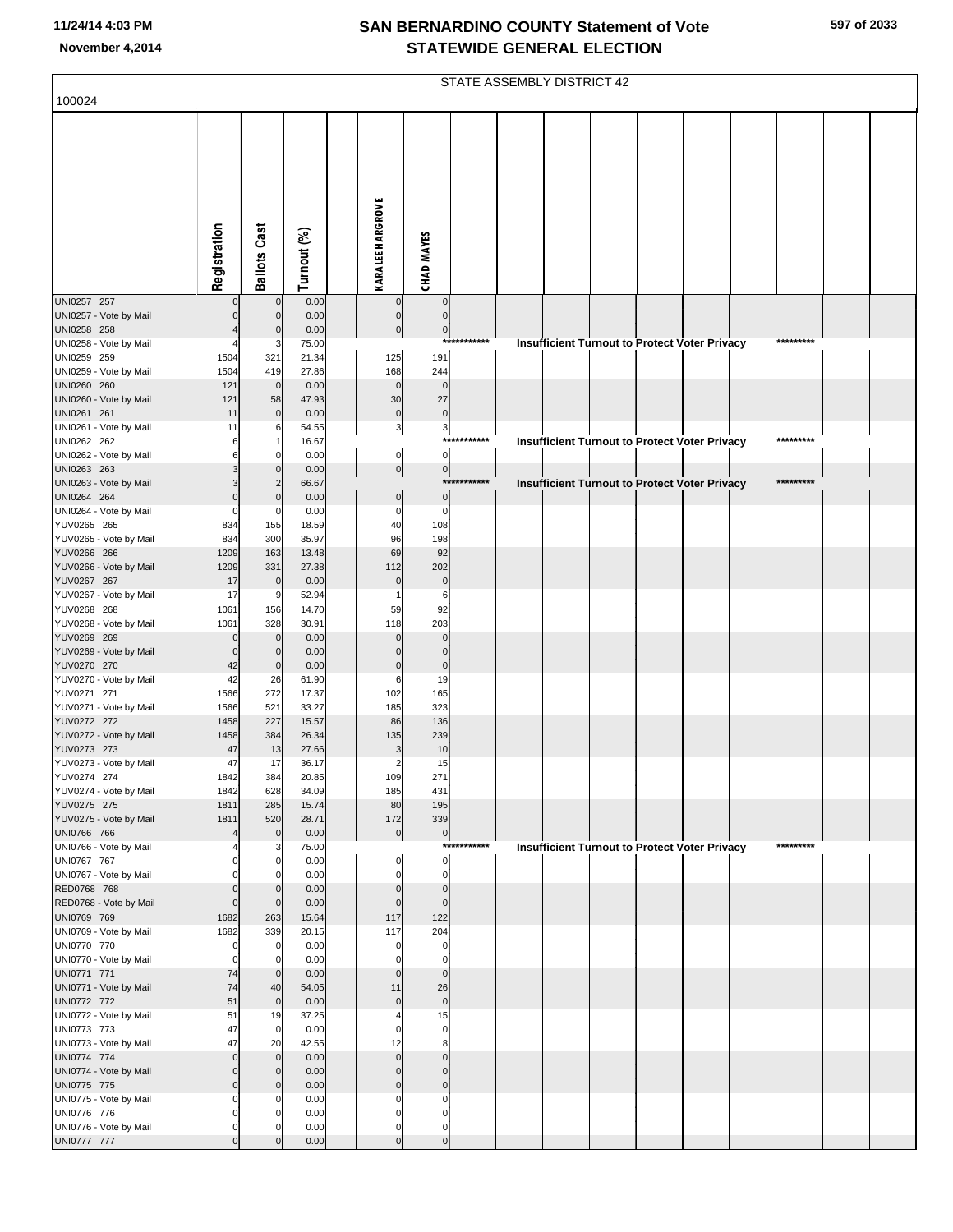|                                        | STATE ASSEMBLY DISTRICT 42 |                     |                |  |                                  |                              |             |  |  |  |  |                                                      |  |           |  |
|----------------------------------------|----------------------------|---------------------|----------------|--|----------------------------------|------------------------------|-------------|--|--|--|--|------------------------------------------------------|--|-----------|--|
| 100024                                 |                            |                     |                |  |                                  |                              |             |  |  |  |  |                                                      |  |           |  |
|                                        | Registration               | <b>Ballots Cast</b> | Turnout (%)    |  | <b>KARALEE HARGROVE</b>          | <b>CHAD MAYES</b>            |             |  |  |  |  |                                                      |  |           |  |
| UNI0777 - Vote by Mail                 |                            | $\mathbf 0$         | 0.00           |  | $\mathbf 0$                      | $\Omega$                     |             |  |  |  |  |                                                      |  |           |  |
| UNI0778 778<br>UNI0778 - Vote by Mail  | $\mathbf 0$                | $\mathbf{0}$        | 0.00<br>0.00   |  | $\mathbf 0$<br>$\Omega$          | $\mathsf{C}$                 |             |  |  |  |  |                                                      |  |           |  |
| UNI0779 779                            | 11                         |                     | 0.00           |  | $\pmb{0}$                        | 0                            |             |  |  |  |  |                                                      |  |           |  |
| UNI0779 - Vote by Mail                 | 11                         |                     | 27.27          |  |                                  |                              | *********** |  |  |  |  | <b>Insufficient Turnout to Protect Voter Privacy</b> |  | ********* |  |
| UNI0780 780                            | $\Omega$                   |                     | 0.00           |  | $\Omega$                         | $\mathbf 0$                  |             |  |  |  |  |                                                      |  |           |  |
| UNI0780 - Vote by Mail                 | $\Omega$                   | $\mathbf 0$         | 0.00           |  | $\Omega$                         | $\mathbf 0$                  |             |  |  |  |  |                                                      |  |           |  |
| UNI1627 1627<br>UNI1627 - Vote by Mail | 112<br>112                 | 22<br>37            | 19.64<br>33.04 |  | $\overline{7}$<br>$6\phantom{1}$ | 13<br>29                     |             |  |  |  |  |                                                      |  |           |  |
| YUC0781 781                            | 6                          | 0                   | 0.00           |  | $\mathbf 0$                      | $\pmb{0}$                    |             |  |  |  |  |                                                      |  |           |  |
| YUC0781 - Vote by Mail                 | 6                          |                     | 16.67          |  |                                  |                              | *********** |  |  |  |  | <b>Insufficient Turnout to Protect Voter Privacy</b> |  | ********* |  |
| RED0782 782                            |                            |                     | 0.00           |  | $\Omega$                         | $\Omega$                     |             |  |  |  |  |                                                      |  |           |  |
| RED0782 - Vote by Mail                 |                            |                     | 0.00           |  | $\Omega$                         |                              |             |  |  |  |  |                                                      |  |           |  |
| UNI0783 783                            |                            |                     | 0.00           |  | $\Omega$                         | C                            |             |  |  |  |  |                                                      |  |           |  |
| UNI0783 - Vote by Mail<br>UNI0784 784  | $\Omega$                   |                     | 0.00<br>0.00   |  | $\Omega$                         | $\mathcal{C}$<br>C           |             |  |  |  |  |                                                      |  |           |  |
| UNI0784 - Vote by Mail                 | $\Omega$                   | 0                   | 0.00           |  | $\Omega$                         | $\mathsf{C}$                 |             |  |  |  |  |                                                      |  |           |  |
| UNI0785 785                            | 221                        | 56                  | 25.34          |  | 9                                | 43                           |             |  |  |  |  |                                                      |  |           |  |
| UNI0785 - Vote by Mail                 | 221                        | 73                  | 33.03          |  | 18                               | 48                           |             |  |  |  |  |                                                      |  |           |  |
| UNI0786 786                            | 61                         | $\mathbf 0$         | 0.00           |  | $\mathbf 0$                      | $\mathbf 0$                  |             |  |  |  |  |                                                      |  |           |  |
| UNI0786 - Vote by Mail                 | 61                         | 37                  | 60.66          |  | 8                                | 29                           |             |  |  |  |  |                                                      |  |           |  |
| UNI0787 787<br>UNI0787 - Vote by Mail  | $\overline{c}$             | 0                   | 0.00<br>100.00 |  | $\pmb{0}$                        | $\pmb{0}$                    | *********** |  |  |  |  | <b>Insufficient Turnout to Protect Voter Privacy</b> |  | ********* |  |
| UNI0788 788                            |                            |                     | 0.00           |  | $\mathbf 0$                      | $\Omega$                     |             |  |  |  |  |                                                      |  |           |  |
| UNI0788 - Vote by Mail                 |                            |                     | 0.00           |  | $\mathbf 0$                      | $\mathcal{C}$                |             |  |  |  |  |                                                      |  |           |  |
| UNI0789 789                            |                            |                     | 0.00           |  | $\overline{0}$                   | $\pmb{0}$                    |             |  |  |  |  |                                                      |  |           |  |
| UNI0789 - Vote by Mail                 | 3                          |                     | 33.33          |  |                                  |                              | *********** |  |  |  |  | Insufficient Turnout to Protect Voter Privacy        |  | ********* |  |
| UNI0790 790<br>UNI0790 - Vote by Mail  | 39<br>39                   | 0<br>19             | 0.00<br>48.72  |  | $\mathbf 0$<br>$\overline{c}$    | $\mathbf 0$<br>16            |             |  |  |  |  |                                                      |  |           |  |
| UNI0791 791                            |                            | 0                   | 0.00           |  | $\pmb{0}$                        | $\pmb{0}$                    |             |  |  |  |  |                                                      |  |           |  |
| UNI0791 - Vote by Mail                 |                            |                     | 100.00         |  |                                  |                              | *********** |  |  |  |  | Insufficient Turnout to Protect Voter Privacy        |  | ********* |  |
| UNI0792 792                            |                            |                     | 0.00           |  | $\Omega$                         | $\Omega$                     |             |  |  |  |  |                                                      |  |           |  |
| UNI0792 - Vote by Mail                 | $\Omega$                   |                     | 0.00           |  | $\mathbf 0$                      | $\Omega$                     |             |  |  |  |  |                                                      |  |           |  |
| UNI0793 793<br>UNI0793 - Vote by Mail  | 5<br>5                     |                     | 0.00<br>40.00  |  | $\mathbf 0$                      | $\mathbf 0$                  | *********** |  |  |  |  | <b>Insufficient Turnout to Protect Voter Privacy</b> |  | ********* |  |
| UNI0794 794                            | $\Omega$                   | $\Omega$            | 0.00           |  | 0                                | $\mathbf 0$                  |             |  |  |  |  |                                                      |  |           |  |
| UNI0794 - Vote by Mail                 |                            |                     | 0.00           |  | $\mathbf 0$                      |                              |             |  |  |  |  |                                                      |  |           |  |
| UNI0795 795                            |                            |                     | 0.00           |  | $\overline{0}$                   | $\mathbf 0$                  |             |  |  |  |  |                                                      |  |           |  |
| UNI0795 - Vote by Mail                 | 5                          |                     | 80.00          |  | $\Omega$                         |                              | *********** |  |  |  |  | Insufficient Turnout to Protect Voter Privacy        |  | ********* |  |
| UNI0796 796<br>UNI0796 - Vote by Mail  |                            |                     | 0.00<br>0.00   |  | $\Omega$                         | $\mathbf 0$<br>$\mathcal{C}$ |             |  |  |  |  |                                                      |  |           |  |
| UNI0797 797                            |                            |                     | 0.00           |  |                                  |                              |             |  |  |  |  |                                                      |  |           |  |
| UNI0797 - Vote by Mail                 |                            |                     | 0.00           |  | $\Omega$                         | C                            |             |  |  |  |  |                                                      |  |           |  |
| UNI0798 798                            |                            |                     | 0.00           |  |                                  | C                            |             |  |  |  |  |                                                      |  |           |  |
| UNI0798 - Vote by Mail<br>UNI0799 799  |                            |                     | 0.00<br>0.00   |  | $\Omega$<br>O                    | $\mathcal{C}$<br>C           |             |  |  |  |  |                                                      |  |           |  |
| UNI0799 - Vote by Mail                 |                            |                     | 0.00           |  |                                  |                              |             |  |  |  |  |                                                      |  |           |  |
| UNI0808 808                            |                            |                     | 0.00           |  |                                  |                              |             |  |  |  |  |                                                      |  |           |  |
| UNI0808 - Vote by Mail                 | $\Omega$                   | $\Omega$            | 0.00           |  | $\Omega$                         | $\mathcal{C}$                |             |  |  |  |  |                                                      |  |           |  |
| YUC0800 800                            | 1590                       | 262                 | 16.48          |  | 59                               | 196                          |             |  |  |  |  |                                                      |  |           |  |
| YUC0800 - Vote by Mail                 | 1590                       | 405                 | 25.47          |  | 100                              | 294                          |             |  |  |  |  |                                                      |  |           |  |
| YUC0801 801<br>YUC0801 - Vote by Mail  | 5<br>5                     | 0<br>$\overline{2}$ | 0.00<br>40.00  |  | $\pmb{0}$                        | $\mathbf 0$                  | *********** |  |  |  |  | <b>Insufficient Turnout to Protect Voter Privacy</b> |  | ********* |  |
| YUC0802 802                            | 1728                       | 310                 | 17.94          |  | 77                               | 215                          |             |  |  |  |  |                                                      |  |           |  |
| YUC0802 - Vote by Mail                 | 1728                       | 458                 | 26.50          |  | 162                              | 281                          |             |  |  |  |  |                                                      |  |           |  |
| YUC0803 803                            | 1702                       | 321                 | 18.86          |  | 63                               | 249                          |             |  |  |  |  |                                                      |  |           |  |
| YUC0803 - Vote by Mail                 | 1702                       | 535                 | 31.43          |  | 116                              | 399                          |             |  |  |  |  |                                                      |  |           |  |
| YUC0804 804<br>YUC0804 - Vote by Mail  | $\overline{2}$             |                     | 0.00<br>0.00   |  | O                                | C<br>C                       |             |  |  |  |  |                                                      |  |           |  |
| YUC0805 805                            | 0                          |                     | 0.00           |  | 0                                | C                            |             |  |  |  |  |                                                      |  |           |  |
| YUC0805 - Vote by Mail                 |                            |                     | 0.00           |  | $\Omega$                         | $\Omega$                     |             |  |  |  |  |                                                      |  |           |  |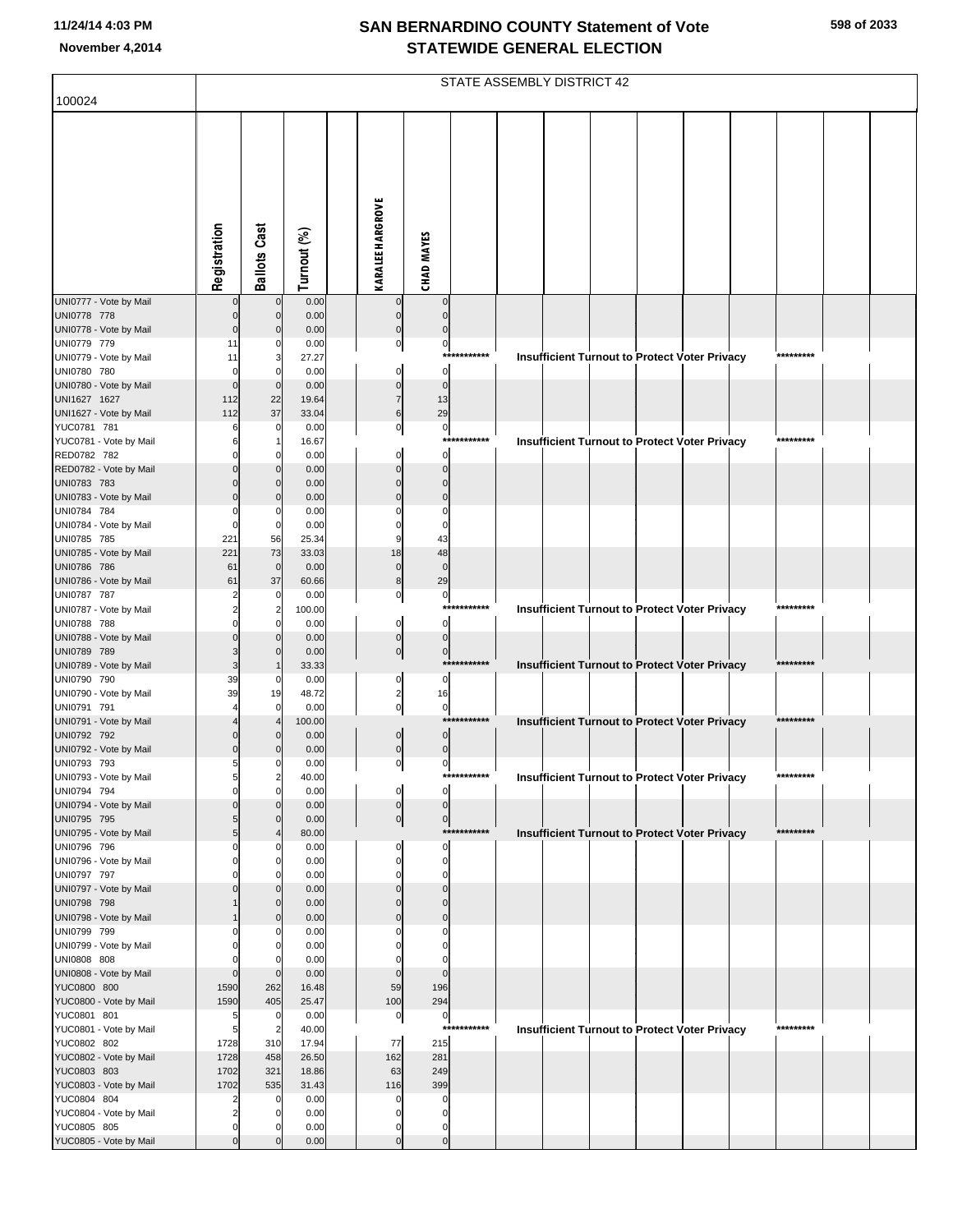|  |  | 599 of 2033 |
|--|--|-------------|
|--|--|-------------|

|                                        | STATE ASSEMBLY DISTRICT 42 |                            |                |  |                                |                                  |                            |  |  |  |  |                                                      |                        |  |
|----------------------------------------|----------------------------|----------------------------|----------------|--|--------------------------------|----------------------------------|----------------------------|--|--|--|--|------------------------------------------------------|------------------------|--|
| 100024                                 |                            |                            |                |  |                                |                                  |                            |  |  |  |  |                                                      |                        |  |
|                                        | Registration               | <b>Ballots Cast</b>        | Turnout (%)    |  | <b>KARALEE HARGROVE</b>        | <b>CHAD MAYES</b>                |                            |  |  |  |  |                                                      |                        |  |
| YUC0806 806                            | 1649                       | 293                        | 17.77          |  | 98                             | 179                              |                            |  |  |  |  |                                                      |                        |  |
| YUC0806 - Vote by Mail                 | 1649                       | 387                        | 23.47          |  | 122                            | 249                              |                            |  |  |  |  |                                                      |                        |  |
| YUC0807 807                            | 1819                       | 313                        | 17.21          |  | 94                             | 203                              |                            |  |  |  |  |                                                      |                        |  |
| YUC0807 - Vote by Mail<br>YUC0809 809  | 1819<br>0                  | 544<br>0                   | 29.91<br>0.00  |  | 140<br>$\mathbf 0$             | 378<br>0                         |                            |  |  |  |  |                                                      |                        |  |
| YUC0809 - Vote by Mail                 | C                          | $\mathbf 0$                | 0.00           |  | 0                              | $\mathbf 0$                      |                            |  |  |  |  |                                                      |                        |  |
| YUC0810 810                            | 1296                       | 198                        | 15.28          |  | 67                             | 121                              |                            |  |  |  |  |                                                      |                        |  |
| YUC0810 - Vote by Mail<br>YUC0811 811  | 1296<br>1151               | 209<br>173                 | 16.13<br>15.03 |  | 93<br>51                       | 111<br>112                       |                            |  |  |  |  |                                                      |                        |  |
| YUC0811 - Vote by Mail                 | 1151                       | 300                        | 26.06          |  | 103                            | 186                              |                            |  |  |  |  |                                                      |                        |  |
| YUC0812 812                            | 1689                       | 271                        | 16.04          |  | 79                             | 176                              |                            |  |  |  |  |                                                      |                        |  |
| YUC0812 - Vote by Mail<br>YUC0813 813  | 1689<br>1720               | 392<br>246                 | 23.21<br>14.30 |  | 116<br>88                      | 261<br>146                       |                            |  |  |  |  |                                                      |                        |  |
| YUC0813 - Vote by Mail                 | 1720                       | 386                        | 22.44          |  | 129                            | 235                              |                            |  |  |  |  |                                                      |                        |  |
| YUC0814 814                            | 836                        | 123                        | 14.71          |  | 35                             | 82                               |                            |  |  |  |  |                                                      |                        |  |
| YUC0814 - Vote by Mail                 | 836                        | 151                        | 18.06          |  | 52                             | 93                               |                            |  |  |  |  |                                                      |                        |  |
| YUC0815 815<br>YUC0815 - Vote by Mail  | 11<br>11                   | 0<br>$\overline{7}$        | 0.00<br>63.64  |  | 0<br>2                         | 0<br>5 <sub>5</sub>              |                            |  |  |  |  |                                                      |                        |  |
| YUC0816 816                            | 1590                       | 282                        | 17.74          |  | 64                             | 206                              |                            |  |  |  |  |                                                      |                        |  |
| YUC0816 - Vote by Mail                 | 1590                       | 524                        | 32.96          |  | 133                            | 380                              |                            |  |  |  |  |                                                      |                        |  |
| YUC0817 817<br>YUC0817 - Vote by Mail  | 1128<br>1128               | 173<br>203                 | 15.34<br>18.00 |  | 57<br>56                       | 112<br>138                       |                            |  |  |  |  |                                                      |                        |  |
| YUC0818 818                            | 1227                       | 212                        | 17.28          |  | 46                             | 154                              |                            |  |  |  |  |                                                      |                        |  |
| YUC0818 - Vote by Mail                 | 1227                       | 276                        | 22.49          |  | 88                             | 173                              |                            |  |  |  |  |                                                      |                        |  |
| YUC0819 819                            | 1629                       | 253                        | 15.53          |  | 82                             | 160                              |                            |  |  |  |  |                                                      |                        |  |
| YUC0819 - Vote by Mail<br>YUC0820 820  | 1629<br>1668               | 404<br>306                 | 24.80<br>18.35 |  | 102<br>56                      | 292<br>238                       |                            |  |  |  |  |                                                      |                        |  |
| YUC0820 - Vote by Mail                 | 1668                       | 526                        | 31.53          |  | 121                            | 388                              |                            |  |  |  |  |                                                      |                        |  |
| YUC0821 821                            | 1527                       | 267                        | 17.49          |  | 70                             | 183                              |                            |  |  |  |  |                                                      |                        |  |
| YUC0821 - Vote by Mail<br>YUC0822 822  | 1527                       | 390<br>$\mathbf 0$         | 25.54<br>0.00  |  | 114<br>$\Omega$                | 265<br>$\mathbf{0}$              |                            |  |  |  |  |                                                      |                        |  |
| YUC0822 - Vote by Mail                 | 0                          | $\mathbf 0$                | 0.00           |  | $\mathbf 0$                    | $\mathbf 0$                      |                            |  |  |  |  |                                                      |                        |  |
| YUC0823 823                            | 2                          | $\mathbf 0$                | 0.00           |  | $\overline{0}$                 | $\overline{0}$                   |                            |  |  |  |  |                                                      |                        |  |
| YUC0823 - Vote by Mail<br>YUC0824 824  | $\overline{2}$<br>1453     | $\overline{0}$<br>169      | 0.00<br>11.63  |  | $\overline{0}$<br>64           | $\overline{0}$<br>100            |                            |  |  |  |  |                                                      |                        |  |
| YUC0824 - Vote by Mail                 | 1453                       | 252                        | 17.34          |  | 81                             | 167                              |                            |  |  |  |  |                                                      |                        |  |
| YUC0825 825                            |                            | $\mathbf 0$                | 0.00           |  | $\mathbf 0$                    | $\Omega$                         |                            |  |  |  |  |                                                      |                        |  |
| YUC0825 - Vote by Mail<br>YUC0826 826  |                            | $\mathbf 0$<br>$\Omega$    | 0.00<br>0.00   |  | $\overline{0}$                 | $\mathbf 0$<br>$\overline{0}$    |                            |  |  |  |  |                                                      |                        |  |
| YUC0826 - Vote by Mail                 |                            |                            | 50.00          |  | $\overline{0}$                 |                                  | ***********                |  |  |  |  | Insufficient Turnout to Protect Voter Privacy        | *********              |  |
| YUC0827 827                            |                            | $\Omega$                   | 0.00           |  | $\mathbf{0}$                   | $\overline{0}$                   |                            |  |  |  |  |                                                      |                        |  |
| YUC0827 - Vote by Mail                 |                            | $\mathbf 0$                | 0.00           |  | $\mathbf{0}$                   | $\mathbf{0}$                     |                            |  |  |  |  |                                                      |                        |  |
| YUC0828 828<br>YUC0828 - Vote by Mail  |                            | $\Omega$<br>$\overline{1}$ | 0.00<br>50.00  |  | $\overline{0}$                 | $\overline{0}$                   | ***********                |  |  |  |  | <b>Insufficient Turnout to Protect Voter Privacy</b> | *********              |  |
| YUC0829 829                            | 394                        | 68                         | 17.26          |  | 17                             | 48                               |                            |  |  |  |  |                                                      |                        |  |
| YUC0829 - Vote by Mail                 | 394                        | 145                        | 36.80          |  | 29                             | 111                              |                            |  |  |  |  |                                                      |                        |  |
| YUC0830 830<br>YUC0830 - Vote by Mail  | 1087<br>1087               | 195<br>254                 | 17.94<br>23.37 |  | 52<br>81                       | 137<br>162                       |                            |  |  |  |  |                                                      |                        |  |
| YUC0831 831                            |                            | $\mathbf 0$                | 0.00           |  | $\mathbf 0$                    | $\Omega$                         |                            |  |  |  |  |                                                      |                        |  |
| YUC0831 - Vote by Mail                 | O                          | $\mathbf 0$                | 0.00           |  | $\Omega$                       | $\mathbf 0$                      |                            |  |  |  |  |                                                      |                        |  |
| YUC0832 832<br>YUC0832 - Vote by Mail  |                            | $\Omega$<br>0              | 0.00<br>0.00   |  | $\overline{0}$<br>$\mathbf{0}$ | $\overline{0}$<br>$\overline{0}$ |                            |  |  |  |  |                                                      |                        |  |
| YUC0833 833                            |                            | $\Omega$                   | 0.00           |  | $\overline{0}$                 | $\overline{0}$                   |                            |  |  |  |  |                                                      |                        |  |
| YUC0833 - Vote by Mail                 |                            | $\overline{2}$             | 100.00         |  |                                |                                  | ***********                |  |  |  |  | Insufficient Turnout to Protect Voter Privacy        | *********              |  |
| RED1273 1273                           |                            | $\overline{c}$             | 28.57          |  |                                |                                  | ***********<br>*********** |  |  |  |  | <b>Insufficient Turnout to Protect Voter Privacy</b> | *********<br>********* |  |
| RED1273 - Vote by Mail<br>UNI1274 1274 | 776                        | $\overline{2}$<br>144      | 28.57<br>18.56 |  | 53                             | 81                               |                            |  |  |  |  | <b>Insufficient Turnout to Protect Voter Privacy</b> |                        |  |
| UNI1274 - Vote by Mail                 | 776                        | 153                        | 19.72          |  | 61                             | 88                               |                            |  |  |  |  |                                                      |                        |  |
|                                        |                            |                            |                |  |                                |                                  |                            |  |  |  |  |                                                      |                        |  |
| <b>Precinct Totals</b>                 | 55011                      | 9092                       | 16.53          |  | 2981                           | 5768                             |                            |  |  |  |  |                                                      |                        |  |